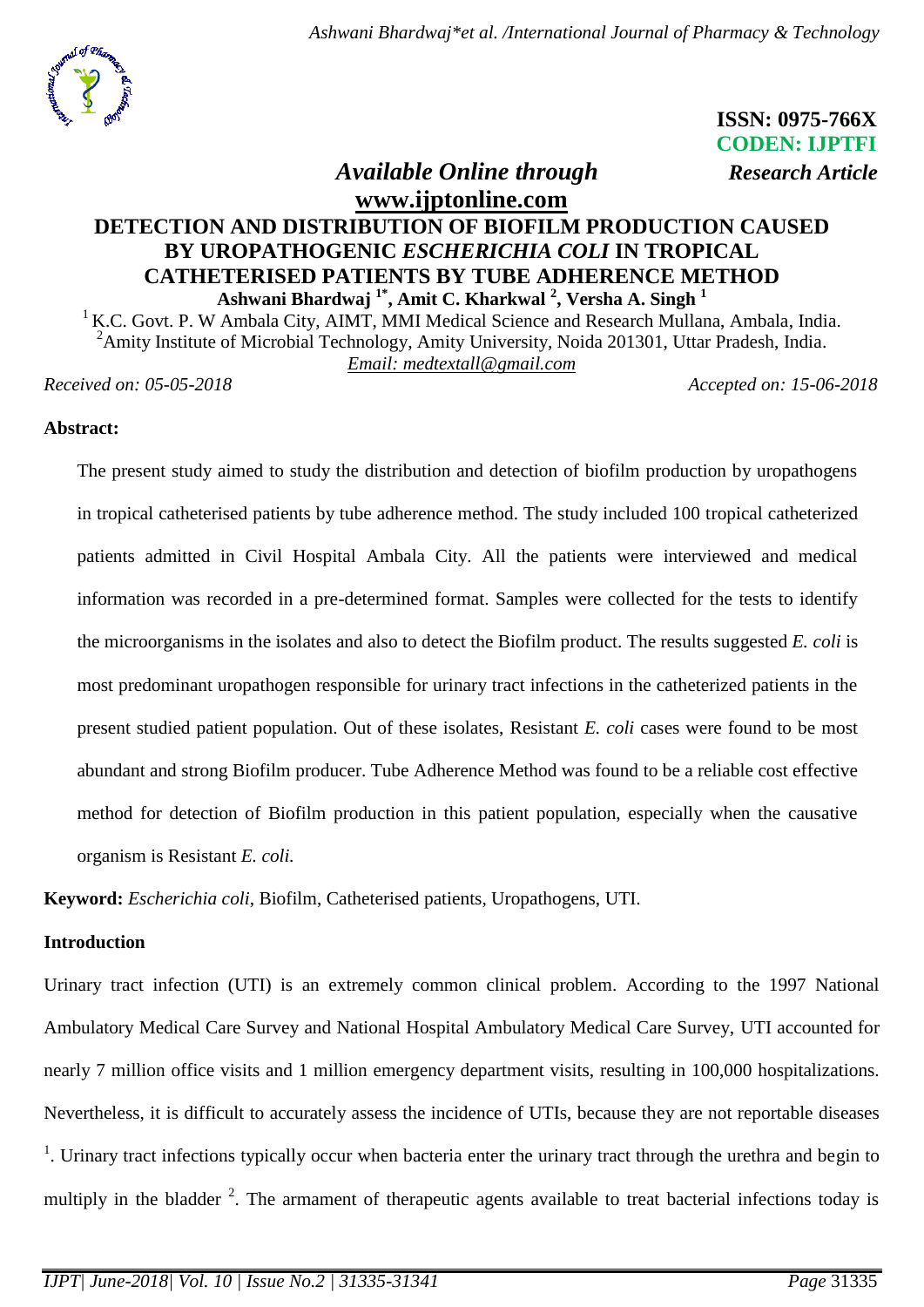restricted to antibiotic developed specifically to kill or stop the growth of individual bacteria to survive and protect themselves against various environments, like antibiotic agents, microorganisms produce a barrier, biofilms<sup>3</sup>. According to a recent public announcement from National Institute of Health, "more than 60% of all microbial infections are caused by biofilm"  $4, 5$ . A biofilm is a complex aggregations of microorganisms in which cells are adhere to each other and to abiotic or biotic surface. Most urinary tract pathogens are faecal in origin, but only aerobic and facultative aerobic species such as *Escherichia coli* or *Klebsiella pneumonia*  possess the necessary attributes to colonize the urethra. Therefore Major biofilm producing bacteria in UTI's is *E. coli* (52.18%), followed by *K. pneumonia* (23.91%), Proteus species (13.04%) and *Enterococcus species*   $(10.87%)$ <sup>6, 7</sup>. Biofilms are an assembly of microbial cells formed by bacterial species that are irreversibly associated with a surface and enclosed in a matrix of polysaccharide and protein material <sup>8, 9</sup>. This confers a number of advantages such as protection from antimicrobial agents, exchange of nutrients and exchange of genetic material <sup>10</sup>.

Biofilms are responsible for nosocomial infections and chronic infections  $11$ . Biofilms may form on anatomical structures of the genitourinary tract and cause chronic urinary tract infection. This study was undertaken to study the prevalence of Biofilm in specimens collected from tropical catheterized patients by using Tube Adherence Method, which is sensitive, easy to perform and can be routinely employed. The present study aimed to detect the potential of biofilm formation by multidrug resistant Uropathogenic *Escherichia coli* strains in Tropical catheterized patients admitted in Civil Hospital Ambala City.

#### **Materials and Methods**

#### **Sample Collection**

A total of 100 clean catch urine samples from catheterized patients admitted in Civil Hospital Ambala City, presenting with complaints of urinary tract infection.

## **Microbiological processing**

A single bacterium in uncentrifuged urine per oil immersion field in Gram smears and more than 5 White Blood Cells (WBCs) per HPF (High Power Field) in centrifuged urine was considered as an hallmark of UTI (Urinary Tract Infection). A set of symptoms including dysuria, frequency, incontinence, abdominal pain and suprapubic tenderness was also evaluated. The colony count in the urine sample was done qualitatively to get the results of confirmation of significant infection  $12$ . The pathogens were identified using routine biochemical tests.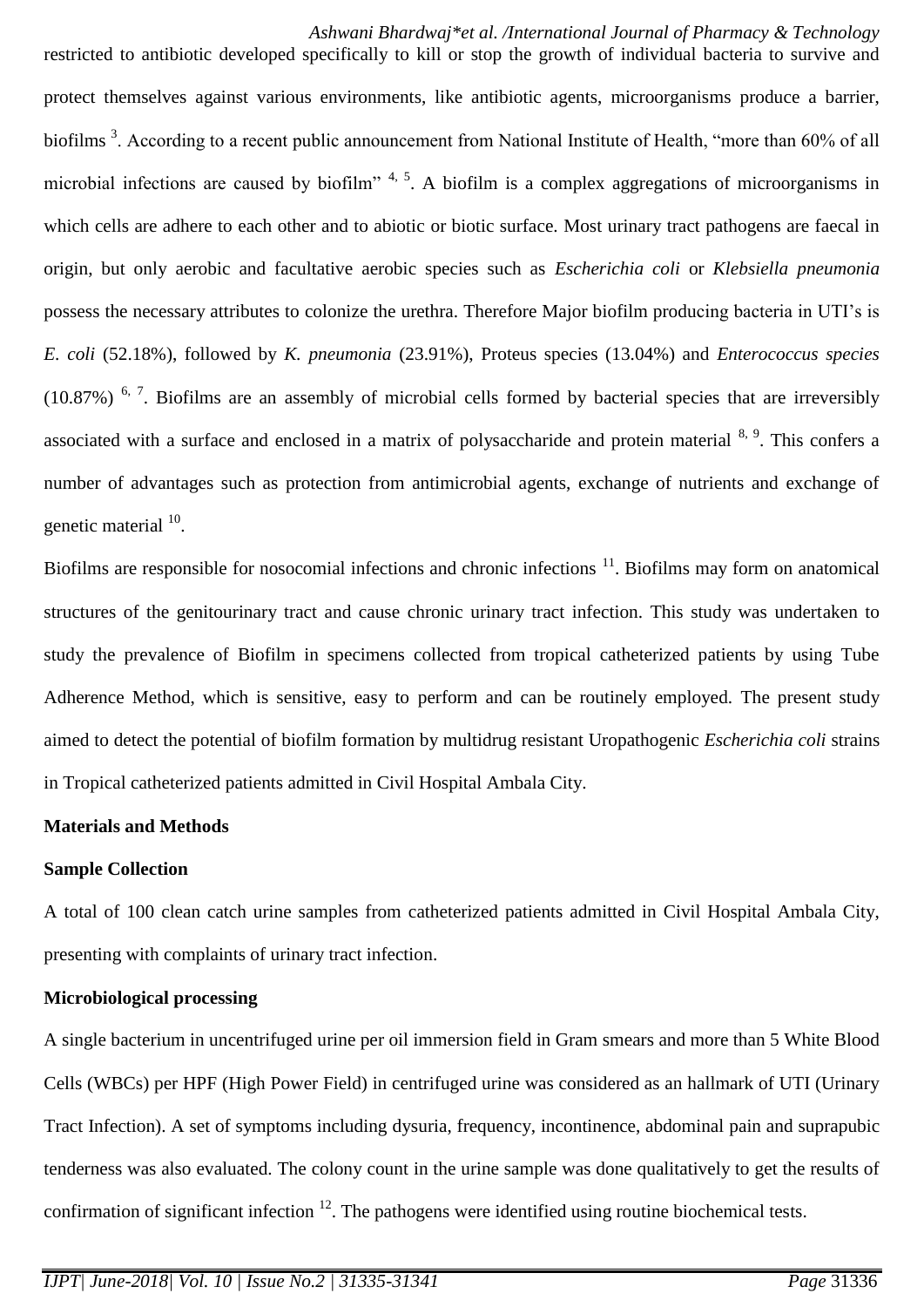## **Detection of biofilm production**

Tube Adherence Method was used for the detection of biofilm production.

**Tube Method** - A loopful of test organisms from overnight culture plates were inoculated in borosilicate glass tubes containing 10ml of Trypticase soy broth with 1% glucose. The tubes were then incubated at 37°C for 24 hours aerobically. After incubation, the tubes were decanted and washed with phosphate buffer saline at pH 7.3 and dried. Tubes were then stained with crystal violet (0.1%) for 15 minutes. The stain was decanted and the tubes were washed with de-ionised water and dried in inverted position.

Biofilm formation was considered positive when a visible film lined the walls and the bottom of the tube (Figure 1). Formation of a stained layer at the air-liquid interface was considered negative for biofilm formation. The amount of biofilm formed was scored as:

**Table-1. Scoring of Biofilm production by Tube Adherence Method (TAM).**

| <b>Score</b> | <b>Interpretation of Results</b>  |
|--------------|-----------------------------------|
|              | Weak or None biofilm production   |
|              | Moderate biofilm production       |
|              | Strong or High biofilm production |



**Figure 1. Detection of Biofilm production by Tube Adherence Method. A. Control, B. High Positive and** 

**C. Low Positive.**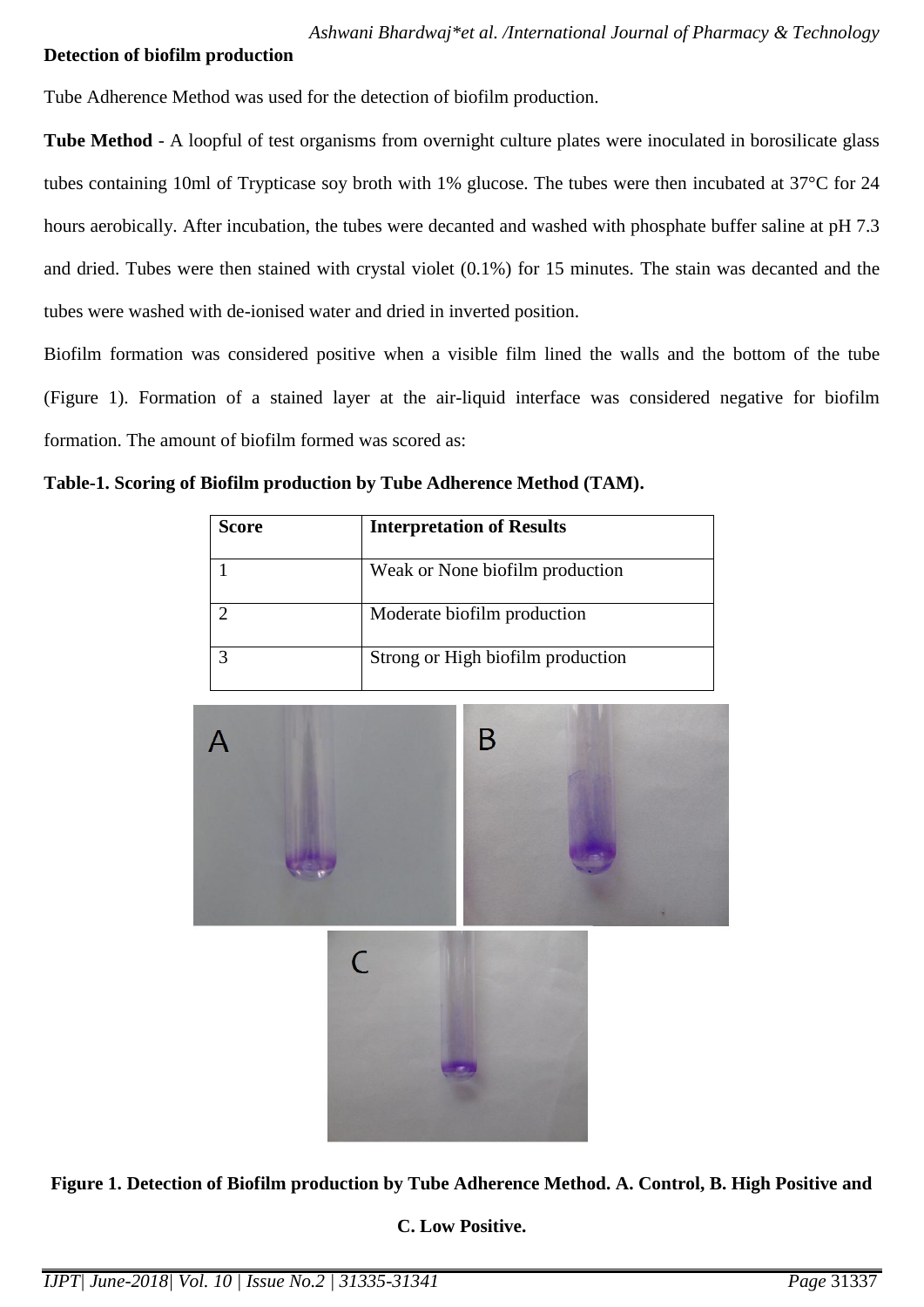#### **Results and Discussion**

A total of 100 urine specimens from patients admitted with UTI were analyzed. Gram negative organisms were isolated from 78 (78 %) specimens and Gram positive growth was seen in 22 (22 %) specimens. *Escherichia coli* was the commonest organism isolated followed by *Klebsiella pneumonia*. Among Gram positive organisms, *Enterococcus faecalis* was the predominant isolate. Out of 100 cases, 42 (42 %) isolates showed biofilm formation by the Tube Adherence Method. Maximum biofilm production was shown by *Escherichia coli* in isolates followed by *Klebsiella pneumoniae* and *Enterobacter spp*.

| <b>Symptoms</b>            | <b>Distribution</b> |  |
|----------------------------|---------------------|--|
| <b>Burning Micturation</b> | 52                  |  |
| Abdomeninal pain           | 36                  |  |
| Fever                      | 33                  |  |
| Anuria/k stone or tumour   | 14                  |  |
| Difficulty                 | 16                  |  |
| Frequency                  | 31                  |  |
| Dysuria                    | 13                  |  |
| Haematuria                 | 9                   |  |
| Urgency                    | 30                  |  |
| Renal stone                | 8                   |  |

Biofilms pose a serious problem for public health because of increased resistance of biofilm associated organisms to anti-microbial agents and the potential of these organisms to cause infections in patients with indwelling medical devices. Bacteria in a biofilm survive antimicrobial agents at concentrations 1000-1500 times higher than those needed to eradicate their planktonic counterparts. Many bloodstream infections and urinary tract infections are associated with biofilm formation. Despite good aseptic precautions, around 50% of catheterized patients develop bacteriuria in the first 10-14 days of catheterization. Of the 100 specimens analyzed, Gram negative organisms were the predominant isolates of the total growth. *Escherichia coli* were isolated from more than half the urine specimens followed by *Klebsiella pneumoniae* and *Pseudomonas*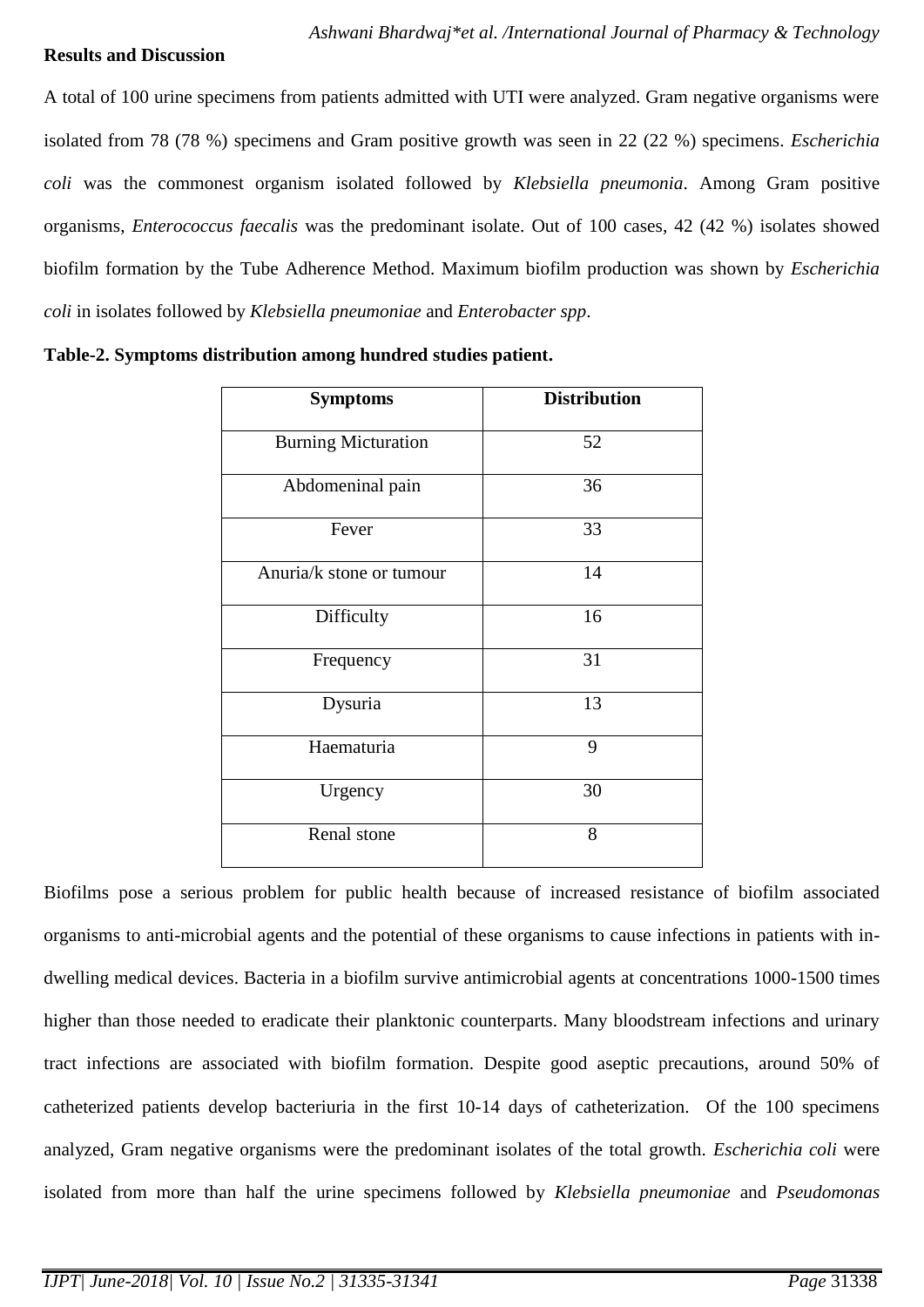*Ashwani Bhardwaj\*et al. /International Journal of Pharmacy & Technology*

*aeruginosa*. Out of the total *Escherichia coli* isolates, 32 % accounted for Resistant *Escherichia coli.* Previous studies in the same line of research also in accordance with the present results. Indian studies also showed *Escherichia coli* and *Klebsiella pneumoniae* as the predominant uro-pathogens. The same results were found in this present study also. The maximum biofilm production was seen in Resistant *Escherichia coli* isolates. Some previous studies showed *Enterococcus spp.* as the principal biofilm producer. The study by Praharaj et al. 2013 found 53% of *Enterococcus spp.* isolates to be biofilm producers. In the present study, out of 32 % isolates of Resistant *Escherichia coli*, 23 % demonstrated biofilm production. This is probably because in the present study, the samples analyzed were from tropical patient where *E. coli* have been considered as the main causative organism associated with UTIs.

| Organism                   | <b>Isolates</b> | Percent                 |  |
|----------------------------|-----------------|-------------------------|--|
| Resistant Escherichia coli | 32              | 32                      |  |
| Escherichia coli           | 28              | 28                      |  |
| Klebsiella pneumoniae      | 25              | 25                      |  |
| Pseudomonas aeruginosa     | 7               | 7                       |  |
| Enterobacter spp.          | $\overline{4}$  | $\overline{\mathbf{4}}$ |  |
| Staphylococcus aureus      | $\overline{4}$  | $\overline{\mathbf{4}}$ |  |
| <b>Total</b>               | 100             | 100                     |  |

**Table-3. Microorganism identified in the isolates and distribution.**

## **Table-4. Organism wise distribution of Biofilm production.**

| Organism                   | <b>Total Isolates</b> | <b>Biofilm Producers</b> | Percent |
|----------------------------|-----------------------|--------------------------|---------|
| Resistant Escherichia coli | 32                    | 23                       | 71.88 % |
| Escherichia coli           | 28                    | ۰                        |         |
| Klebsiella pneumoniae      | 25                    | ۰                        | ٠       |
| Pseudomonas aeruginosa     | 7                     | ۰                        | ۰       |
| Enterobacter spp.          | $\overline{4}$        | ٠                        | ٠       |
| Staphylococcus aureus      | $\overline{4}$        | ۰                        | ٠       |
| <b>Total</b>               | 100                   | 23                       | ۰       |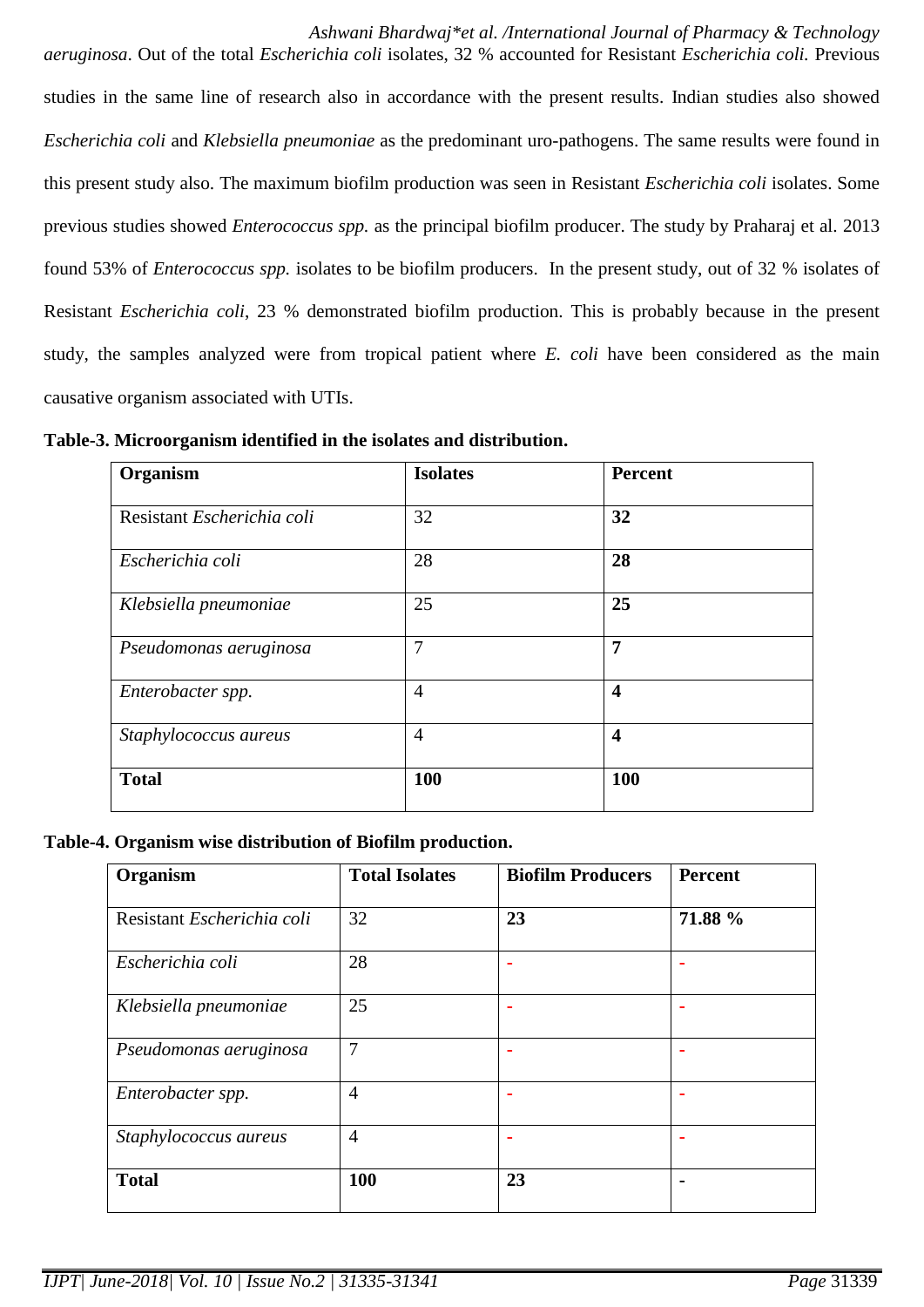#### **Conclusion**

In the conclusion, biofilms are a major cause of recurrent urinary tract infections (UTIs), which leads to increased morbidity in the patient, increased duration of hospital stay and increased economic burden on the patients. Uncomplicated UTI has rarely been studied for biofilm formation over the entire spectrum of uropathogens. The role of biofilms in conversion of uncomplicated UTI to chronic UTI due to partial clearance of the infection needs to be studied in greater detail. Tube Adherence method (TAM) is a method with good reproducibility and good specificity. This method can be used routinely in the microbiology laboratory to detect biofilm formation especially when the causative organism is Resistant *E. coli.* 

#### **References**

- 1. Akhtar, N., Urinary tract bacterial pathogens; their antimicrobial Susceptibility patterns at Bahawalpur. *The Professional* **2000,** *7* (2), 131-137.
- 2. Winters, J. C.; Dmochowski, R. R.; Goldman, H. B.; Herndon, C. A.; Kobashi, K. C.; Kraus, S. R.; Lemack, G. E.; Nitti, V. W.; Rovner, E. S.; Wein, A. J., Urodynamic studies in adults: AUA/SUFU guideline. *The Journal of urology* **2012,** *188* (6), 2464-2472.
- 3. Donlan, R. M., Biofilms and device-associated infections. *Emerging infectious diseases* **2001,** *7* (2), 277.
- 4. Soto, S.; Smithson, A.; Horcajada, J.; Martinez, J.; Mensa, J.; Vila, J., Implication of biofilm formation in the persistence of urinary tract infection caused by uropathogenic Escherichia coli. *Clinical Microbiology and Infection* **2006,** *12* (10), 1034-1036.
- 5. Bazargani, M. M.; Rohloff, J., Antibiofilm activity of essential oils and plant extracts against Staphylococcus aureus and Escherichia coli biofilms. *Food Control* **2016,** *61*, 156-164.
- 6. Agarwal, J.; Srivastava, S.; Singh, M., Pathogenomics of uropathogenic Escherichia coli. *Indian journal of medical microbiology* **2012,** *30* (2), 141.
- 7. Tayal, R. A.; Baveja, S. M.; De Anuradha, S., Analysis of biofilm formation and antibiotic susceptibility pattern of uropathogens in patients admitted in a tertiary care hospital in India. *International Journal of Health & Allied Sciences* **2015,** *4* (4), 247.
- 8. Prakash, B.; Veeregowda, B.; Krishnappa, G., Biofilms: a survival strategy of bacteria. *Current science*  **2003**, 1299-1307.